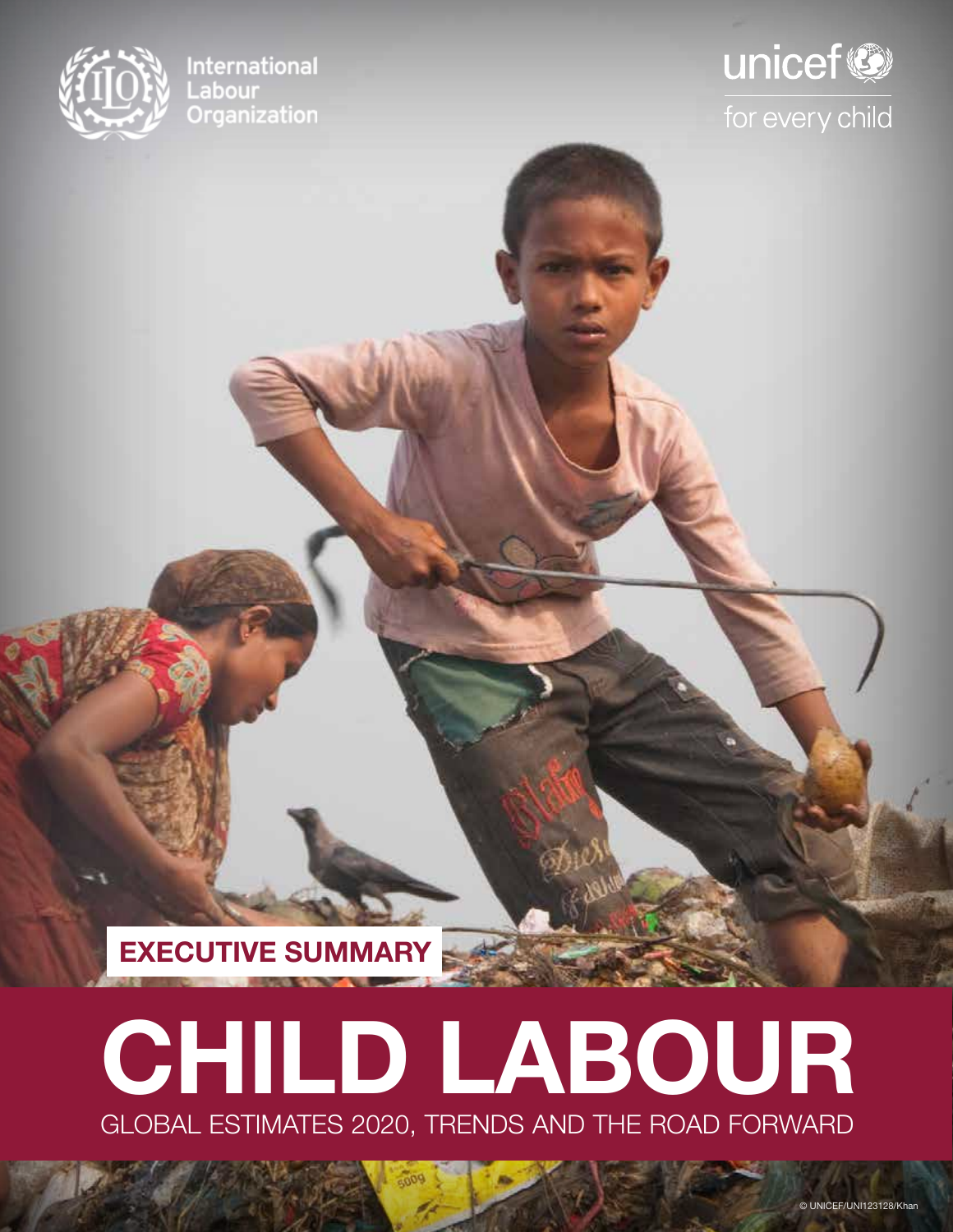### **Child labour at a glance**

#### **Global progress against child labour has stalled since 2016**

Percentage and number of children aged 5 to 17 years in child labour and hazardous work



#### **Asia and the Pacific and Latin America and the Caribbean have seen steady progress on child labour since 2008; similar progress has eluded sub-Saharan Africa**

Percentage of children aged 5 to 17 years in child labour, by region

![](_page_1_Figure_7.jpeg)

#### **Trends Current situation**

**Worldwide, 160 million children are engaged in child labour; 79 million of them are performing hazardous work**

![](_page_1_Figure_10.jpeg)

#### **Child labour is more prevalent among boys than girls at every age**

Percentage of children aged 5 to 17 years in child labour, by age and sex

![](_page_1_Figure_13.jpeg)

Notes: The figure shows regional groupings used for ILO reporting. Comparable historical data prior to 2016 were not available for other regions.

*We have made a promise to children to end child labour*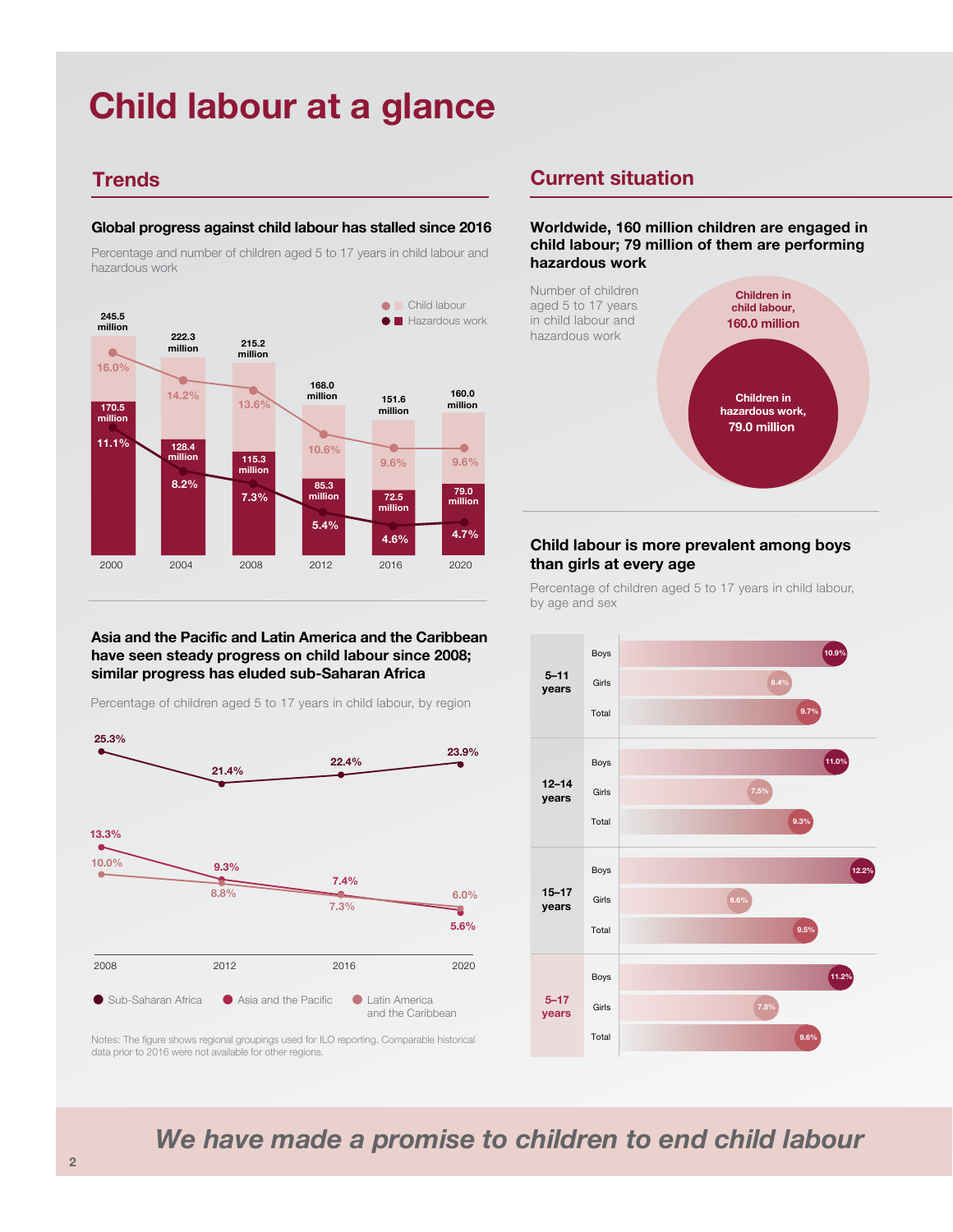#### **Sub-Saharan Africa stands out as the region with the highest prevalence and largest number of children in child labour**

Percentage and number of children aged 5 to 17 years in child labour, by region

Notes: The size of the bubbles is proportionate to the absolute number of children in child labour. The figure shows regional groupings used for SDG reporting. The region of Oceania is omitted because of low data coverage. For this reason, region-specific numbers do not add up to the global total.

#### **Sub-Saharan Africa 23.9%**

**86.6 million**

![](_page_2_Figure_4.jpeg)

**5.5% 26.3 million**

**10.7%**

**17.3%**

**World**

![](_page_2_Figure_5.jpeg)

**Eastern and** 

**24.3 million**

**South-Eastern Asia**

![](_page_2_Figure_7.jpeg)

![](_page_2_Figure_8.jpeg)

**8.2 million**

![](_page_2_Figure_9.jpeg)

#### **Most children in child labour work within their own family unit**

Percentage distribution of children aged 5 to 17 years in child labour, by status at work

**Own-account workers Employees Contributing family workers** 

Note: Due to rounding, figures in percentages do not add up to 100 per cent.

#### **The agricultural sector accounts for the largest share of child labour worldwide**

Percentage distribution of children aged 5 to 17 years in child labour, by sector of economic activity

**Asia and the Pacific Services Industry Agriculture** 

![](_page_2_Figure_17.jpeg)

**72.1%**

#### **Impact of COVID-19**

**Without mitigation measures, the number of children in child labour could rise from 160 million in 2020 to 168.9 million by the end of 2022**

Number of children aged 5 to 17 years in child labour, projected to the end of 2022

![](_page_2_Figure_21.jpeg)

© UNICEF/UNI274800/Soumaila

If austerity measures or other factors cause a slippage in social protection coverage Due to an increase in poverty and in the absence of additional mitigation measures

If social protection coverage is increased

### *There is no time to lose*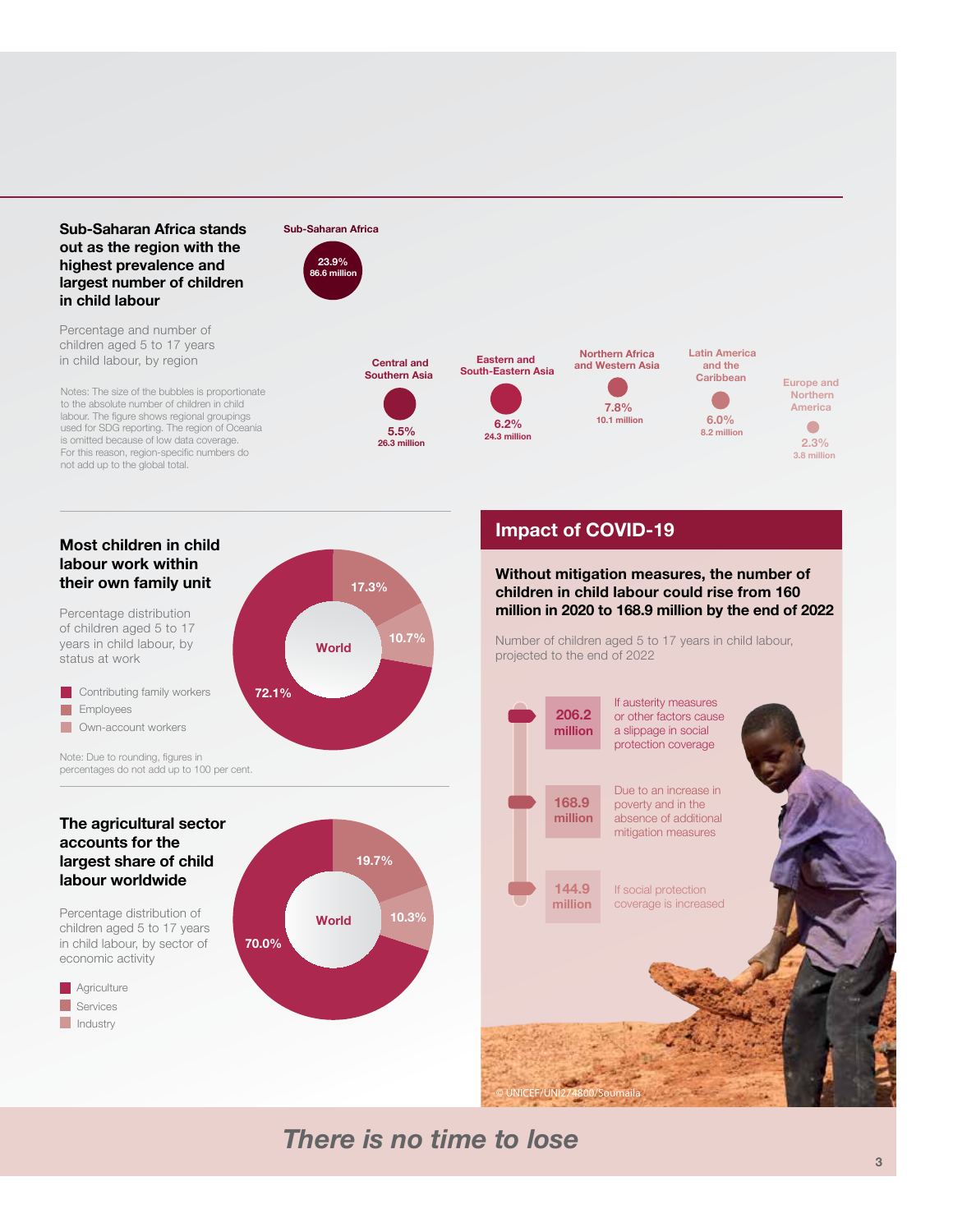![](_page_3_Picture_0.jpeg)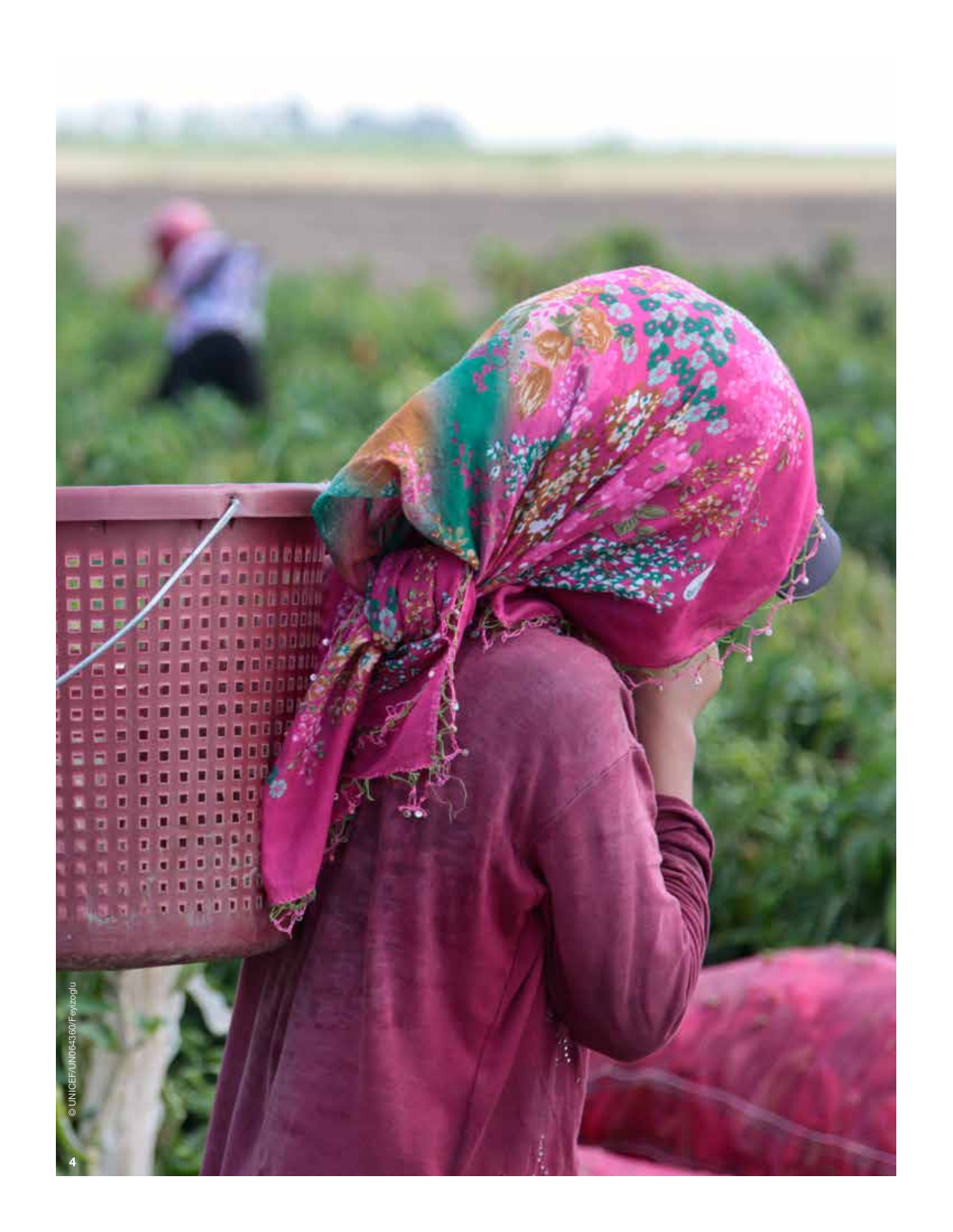co-custodians of **target 8.7** of the Sustainable Development Goals (SDGs), **SDG TARGET 8.7:** *Child Labour: Global estimates 2020, trends and the road forward* takes stock of where we stand in the global effort to end child labour. Published in the United Nations International Year for the Elimination of Child Labour by the International Labour Organization (ILO) and the United Nations Children's Fund (UNICEF), the report describes the scale and key characteristics of child labour today, and changes over time.

In line with child labour estimates produced by the ILO every four years since 2000, the 2020 calculations are based on the extrapolation of data from national household surveys. The new estimates use more than 100 household surveys covering two thirds of the world's population of children aged 5 to 17 years.

What the report tells us is alarming. Global progress against child labour has stalled for the first time since we began producing global estimates two decades ago. In addition, without urgent mitigation measures, the COVID-19 crisis is likely to push millions more children into child labour.

These results constitute an important reality check in meeting the international commitment to end child labour by 2025. If we do not muster the will and resources to act now on an unprecedented scale, the timeline for ending child labour will stretch many years into the future.

### GLOBAL ESTIMATES AND TRENDS

**Child labour remains a persistent problem in the world today.** The latest global estimates indicate that 160 million children – 63 million girls and 97 million boys – were in child labour globally at the beginning of 2020, accounting for almost 1 in 10 of all children worldwide. Seventy-nine million children – nearly half of all those in child labour – were in hazardous work that directly endangers their health, safety and moral development.

**Global progress against child labour has stagnated since 2016.** The percentage of children in child labour remained unchanged over the four-year period while the absolute number of children in child labour increased by over 8 million. Similarly, the percentage of children in hazardous work was almost unchanged but rose in absolute terms by 6.5 million children.

**The global picture masks continued progress against child labour in Asia and the Pacific, and Latin America and the Caribbean.** In both regions, child labour trended downward over the last four years in percentage and absolute terms. Similar progress in sub-Saharan Africa has proven elusive. This region has seen an increase in both the number and percentage of children in child labour since 2012. There are now more children in child labour in sub-Saharan Africa than in the rest of the world combined. Global child labour goals will not be achieved without a breakthrough in this region.

**Take immediate and effective measures to eradicate forced labour, end modern slavery and human trafficking and secure the prohibition and elimination of the worst forms of child labour, including recruitment and use of child soldiers, and by 2025 end child labour in all its forms.**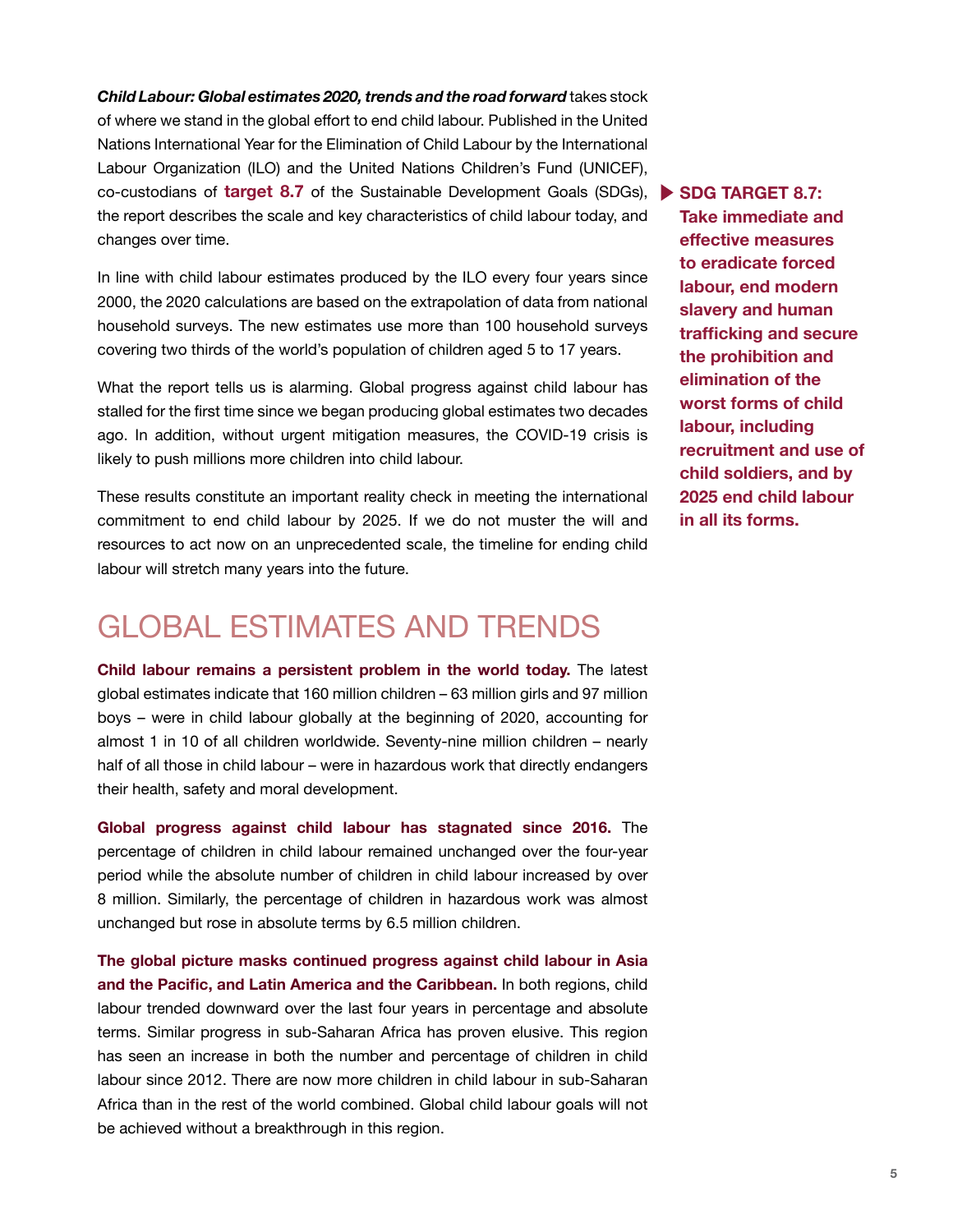**Continued progress was registered over the last four years among children aged 12 to 14 and 15 to 17.** Child labour in both age groups declined in percentage and absolute terms, continuing a consistent downward trend seen in previous estimates. Child labour rose among young children aged 5 to 11, however, after the 2016 global estimates signalled slowing progress for this age group. There were 16.8 million more children aged 5 to 11 in child labour in 2020 than in 2016.

**The COVID-19 crisis threatens to further erode global progress against child labour unless urgent mitigation measures are taken.** New analysis suggests a further 8.9 million children will be in child labour by the end of 2022 as a result of rising poverty driven by the pandemic.

Yet the predicted additional rise in child labour is by no means a foregone conclusion. The actual impact will depend on policy responses. Two additional scenarios demonstrate the huge influence of social protection coverage on child labour in the near term. Where social protection coverage is allowed to slip, a significant further increase in child labour could occur by the end of 2022. A rise in social protection coverage, on the other hand, could more than offset the impact of COVID-19 on child labour, returning us to progress on the issue.

Other key results from the 2020 global estimates include:

- **Involvement in child labour is higher for boys than girls at all ages.** Among all boys, 11.2 per cent are in child labour compared to 7.8 per cent of all girls. In absolute numbers, boys in child labour outnumber girls by 34 million. When the definition of child labour expands to include household chores for 21 hours or more each week, the gender gap in prevalence among boys and girls aged 5 to 14 is reduced by almost half.
- **Child labour is much more common in rural areas.** There are 122.7 million rural children in child labour compared to 37.3 million urban children. The prevalence of child labour in rural areas (13.9 per cent) is close to three times higher than in urban areas (4.7 per cent).
- **Most child labour for boys and girls alike continues to occur in agriculture.** Seventy per cent of all children in child labour, 112 million children in total, are in agriculture. Many are younger children, underscoring agriculture as an entry point to child labour. Over three quarters of all children aged 5 to 11 in child labour work in agriculture.
- **The largest share of child labour takes place within families.** Seventy-two per cent of all child labour and 83 per cent of child labour among children aged 5 to 11 occurs within families, primarily on family farms or in family microenterprises. Family-based child labour is frequently hazardous despite common perceptions of the family as offering a safer work environment. More than one in four children aged 5 to 11 and nearly half of children aged 12 to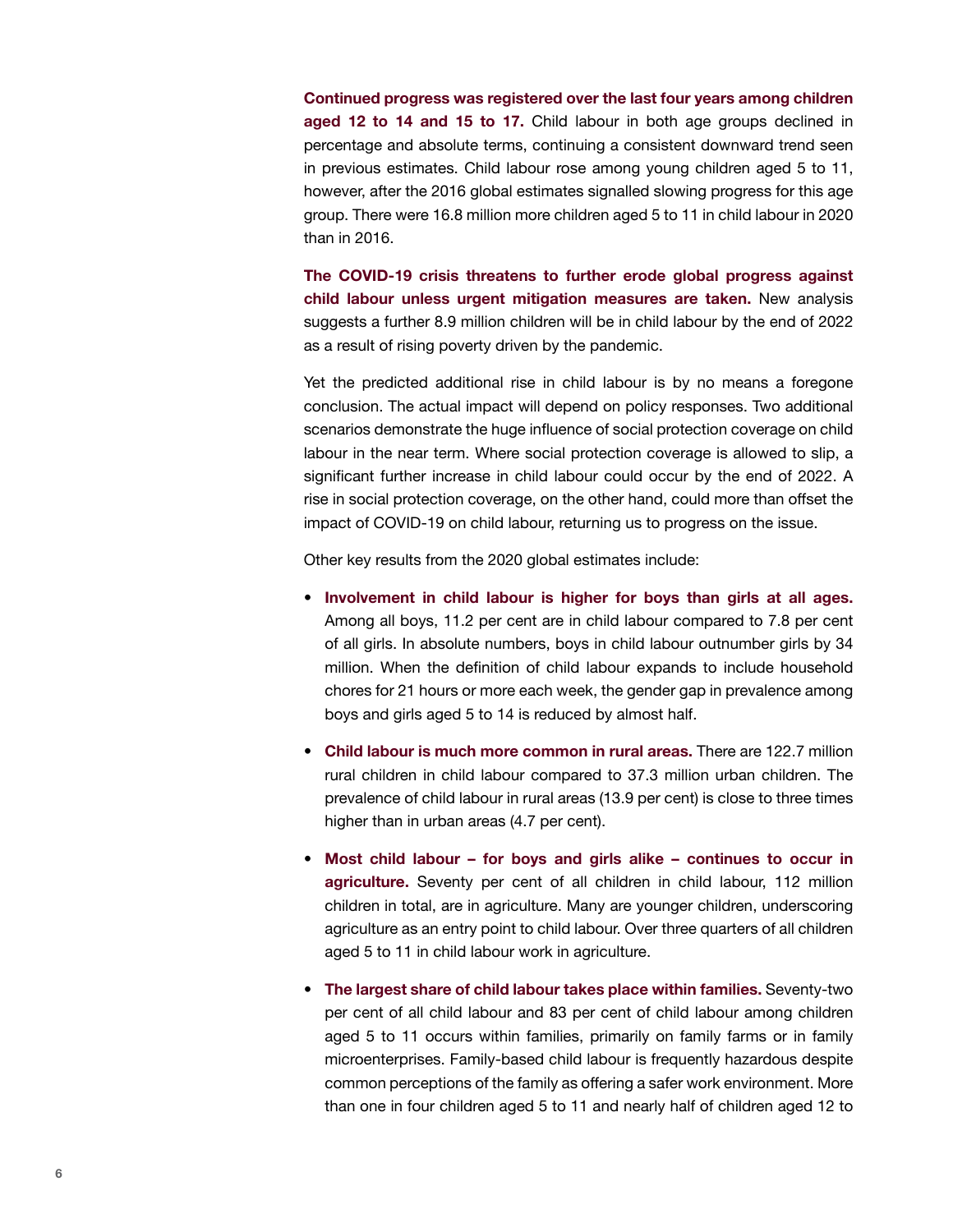14 in family-based child labour are in work likely to harm their health, safety or morals.

• **Child labour is frequently associated with children being out of school.** A large share of younger children in child labour are excluded from school despite falling within the age range for compulsory education. More than a quarter of children aged 5 to 11 and over a third of children aged 12 to 14 who are in child labour are out of school. This severely constrains their prospects for decent work in youth and adulthood as well as their life potential overall. Many more children in child labour struggle to balance the demands of school and child labour at the same time, which compromises their education and their right to leisure.

### THE ROAD FORWARD

The 2020 ILO-UNICEF global estimates indicate a critical juncture in the worldwide effort against child labour. Global progress has ground to a halt over the last four years after having already slowed considerably in the four years before that. The ongoing COVID-19 crisis threatens to further erode past gains. While there are nearly 86 million fewer children in child labour now than when we began measuring global levels in 2000, recent trends suggest we are falling far behind on the collective commitment to end child labour in all its forms by 2025. In this United Nations International Year for the Elimination of Child Labour, we must act with renewed urgency to put progress back on track.

**Immediate steps are needed to avoid falling further behind during the ongoing COVID-19 crisis.** The pandemic has clearly heightened the risk of child labour, above all through a sharp rise in poverty that may increase families' reliance on child labour, and through school closures that deny families the logical alternative to sending children to work. To reduce these risks, expanded income support measures for families in situations of vulnerability, through child benefits and other means, will be critical. So too will back-to-school campaigns and stepped-up remedial learning to get children back in the classroom and help them make up for lost learning once there, when conditions permit.

During the acute and recovery phases of the crisis, it will be important not to lose sight of broader policy imperatives for ending child labour. These have long been clear:

- Extending social protection for children and their families to mitigate the poverty and economic uncertainty that underpin child labour.
- Ensuring free and good-quality schooling at least up to the minimum age for entering employment to provide a viable alternative to child labour and afford children a chance at a better future.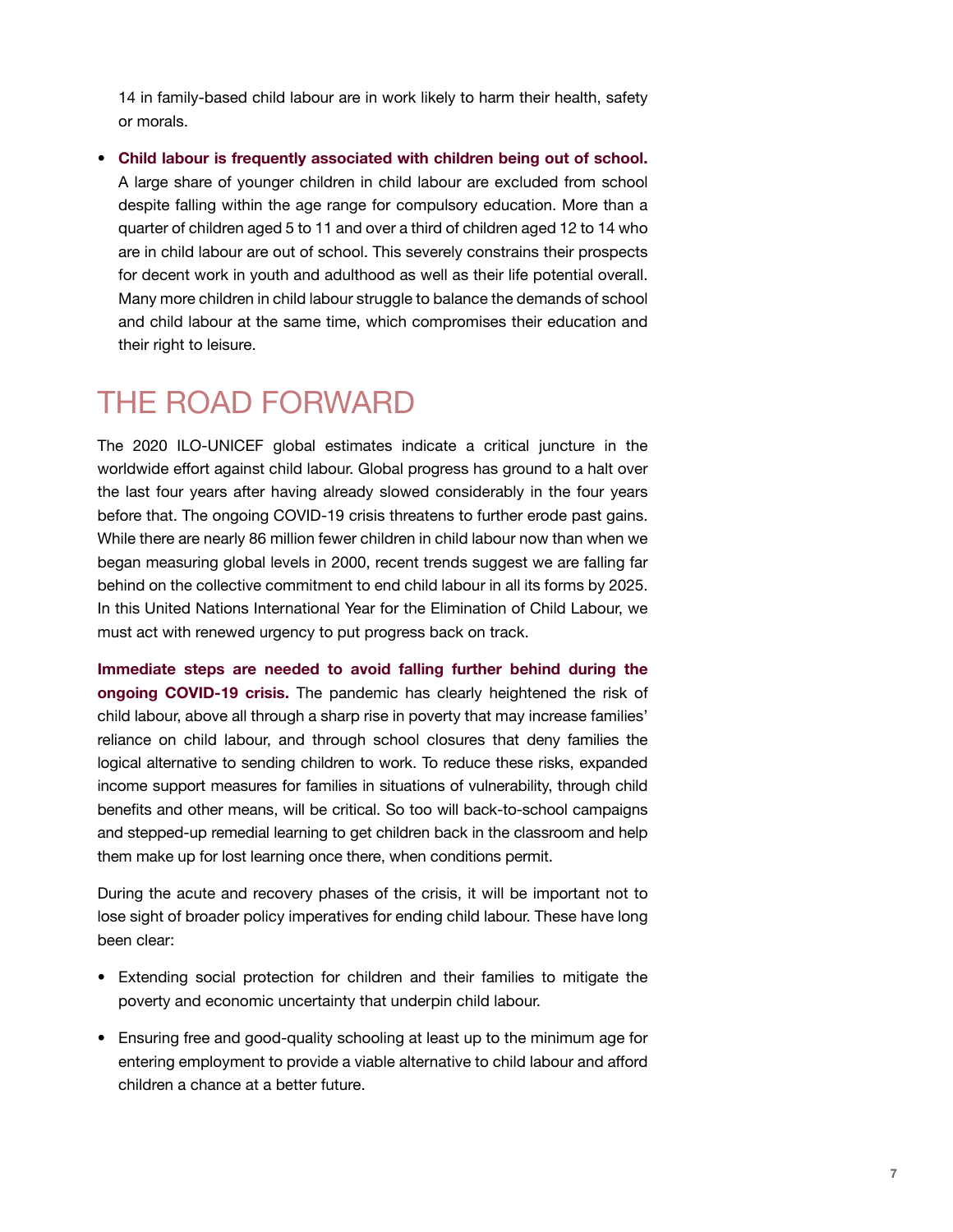- Guaranteeing that every child's birth is registered so that children have a legal identity and can enjoy their rights from birth.
- Promoting decent work that delivers a fair income for young people (of legal working age) and adults, with a particular emphasis on workers in the informal economy, in order for families to escape poverty-driven child labour.
- Promoting adequate rural livelihoods and resilience, including through supporting economic diversification, investing in basic services infrastructure, extending social protection and devising agricultural extension policies for crop diversification. Family farms and enterprises that depend on the (mostly unpaid) labour of their children need greater support to improve their livelihoods and end that dependence.
- Ensuring that necessary laws and regulations are in place to protect children, backed by enforcement machinery and child protection systems, and the services required to apply them.
- Addressing gender norms and discrimination that increase child labour risks, particularly for girls, related to domestic work and unpaid household chores.

**Special attention should address the heightened risk of child labour in growing crises, conflicts and disasters.** Child labour concerns should factor in all phases of humanitarian action – from crisis preparedness and contingency plans to humanitarian responses to post-crisis reconstruction and recovery efforts.

**Addressing child labour risks in domestic and global supply chains continues to be important.** Especially relevant are the informal micro- and small enterprises operating at the lower tiers of supply chains, where child labour and other human rights risks are often most pronounced. Governments can lead through public procurement that discourages child labour risks in vendor supply chains.

**The COVID-19 crisis has made actions across all these policy areas and contexts even more urgent at a time when governments are grappling with restricted fiscal space.** Sound policy choices and resource allocation decisions will be critical. Strengthening the country-level evidence base on child labour can help to identify local priorities and guide policy and spending decisions. Social dialogue among governments, employers' organizations and workers' organizations is also key to developing appropriate and responsive policies for addressing child labour and related challenges, wherever they occur.

**Governments will need to adopt creative resource mobilization strategies to expand their fiscal space.** Given budget shortfalls generated by the pandemic, the international community will need to fill the financing gap. Many industrialized countries still fall short of long-standing commitments to official development assistance (ODA) and financing for sustainable development. This needs to change.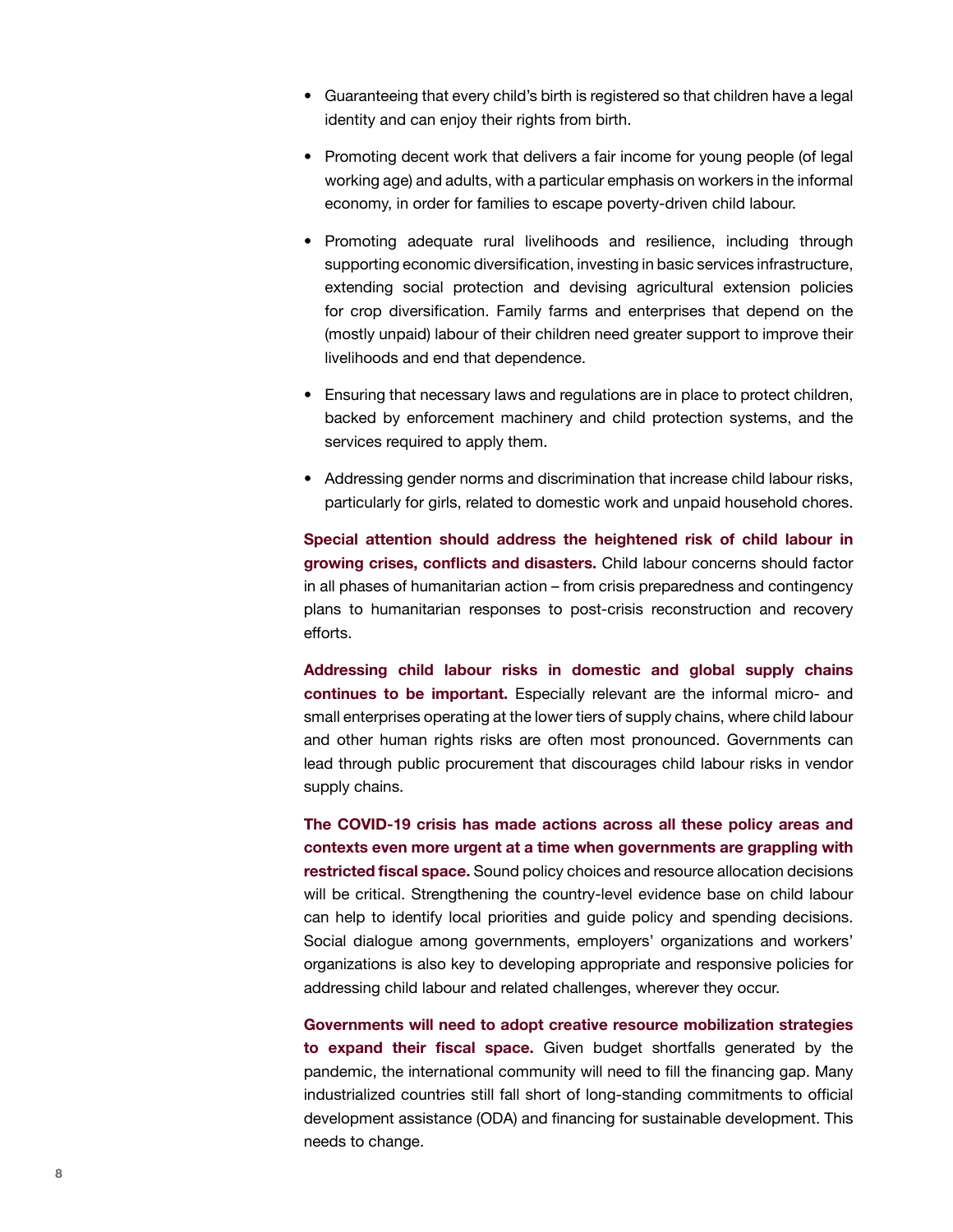![](_page_8_Picture_0.jpeg)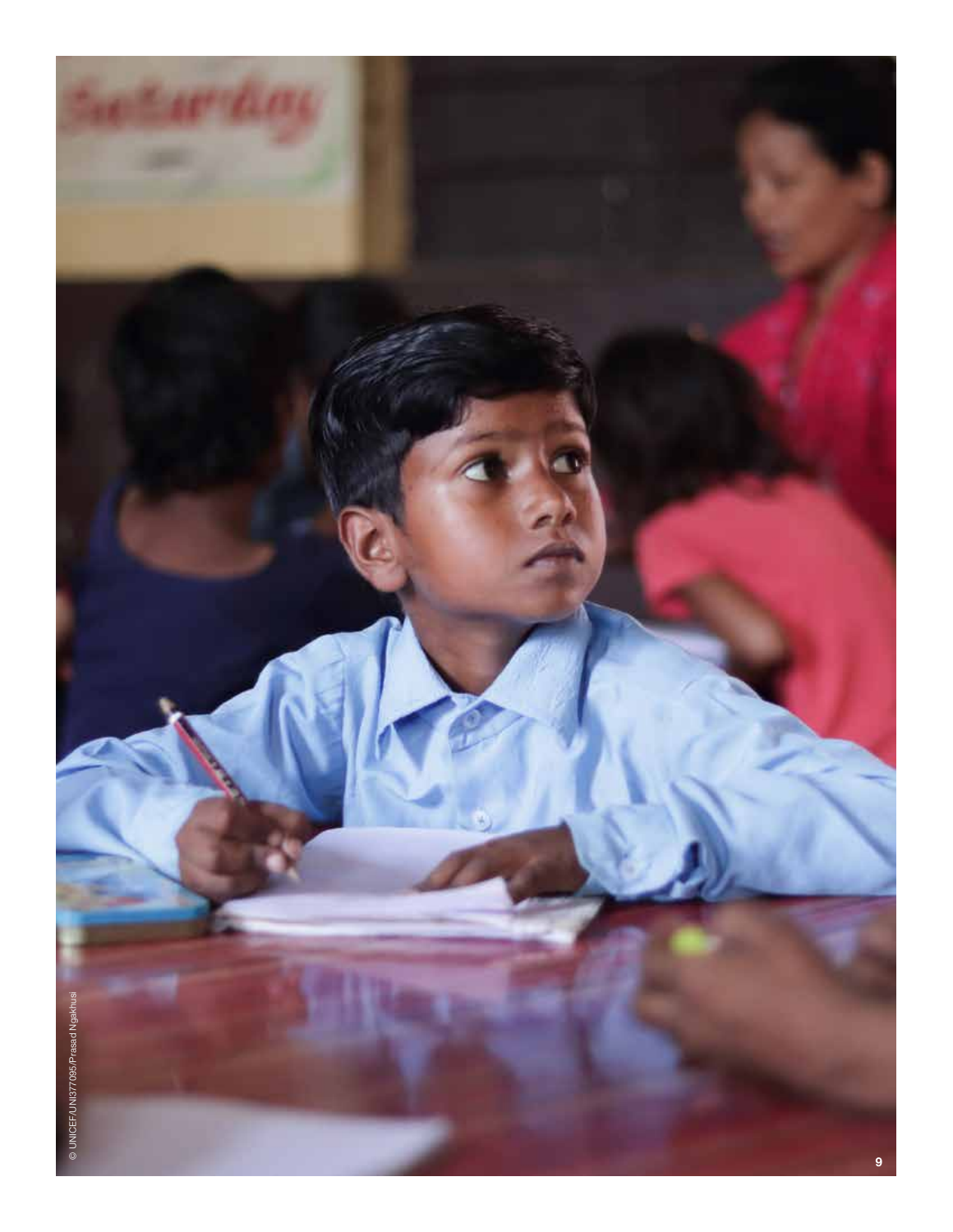**Debt relief should be extended and debt re-structured in already heavily indebted countries so that social spending is not crowded out by increasing debt service payments.** We must avoid the mistakes of the past that saw urgently needed credit flows made contingent on austerity measures that inflicted the most harm on children and families in greatest need.

**The COVID-19 crisis has served as an important reminder of the need for international cooperation and partnership in overcoming global challenges.** This is as true for ending child labour as for other critical development priorities in the 2030 Agenda for Sustainable Development. Eliminating child labour is a task too big for any one party to solve alone. Countries must work together within the spirit of **article 8** of the universally ratified ILO Worst Forms of Child Labour Convention

**ARTICLE 8 OF ILO CONVENTION NO. 182: Members shall take appropriate steps to assist one another in giving effect to the provisions of this Convention through enhanced international cooperation and/or assistance including support for social and economic development, poverty eradication programmes and universal education.**

(No. 182).

**Alliance 8.7 plays an important role in facilitating cooperation on child labour among governmental and non-governmental actors.** A global partnership launched in 2016, Alliance 8.7 groups governments, multilateral organizations, workers' organizations, employers' organizations, non-governmental organizations, academic institutions and think tanks to find ways of accelerating action on target 8.7. The alliance focuses on three strategies: conducting research and sharing knowledge, driving innovation, and increasing and leveraging resources.

**It is urgent to put action to end child labour back on track, in line with global commitments and goals. The evidence in this report outlines the risks and points to the solutions. While ambitious measures and investments are required, the COVID-19 pandemic has amply illustrated that these are possible when the wellbeing of humanity is at stake. We have made a promise to children to end child labour. There is no time to lose.**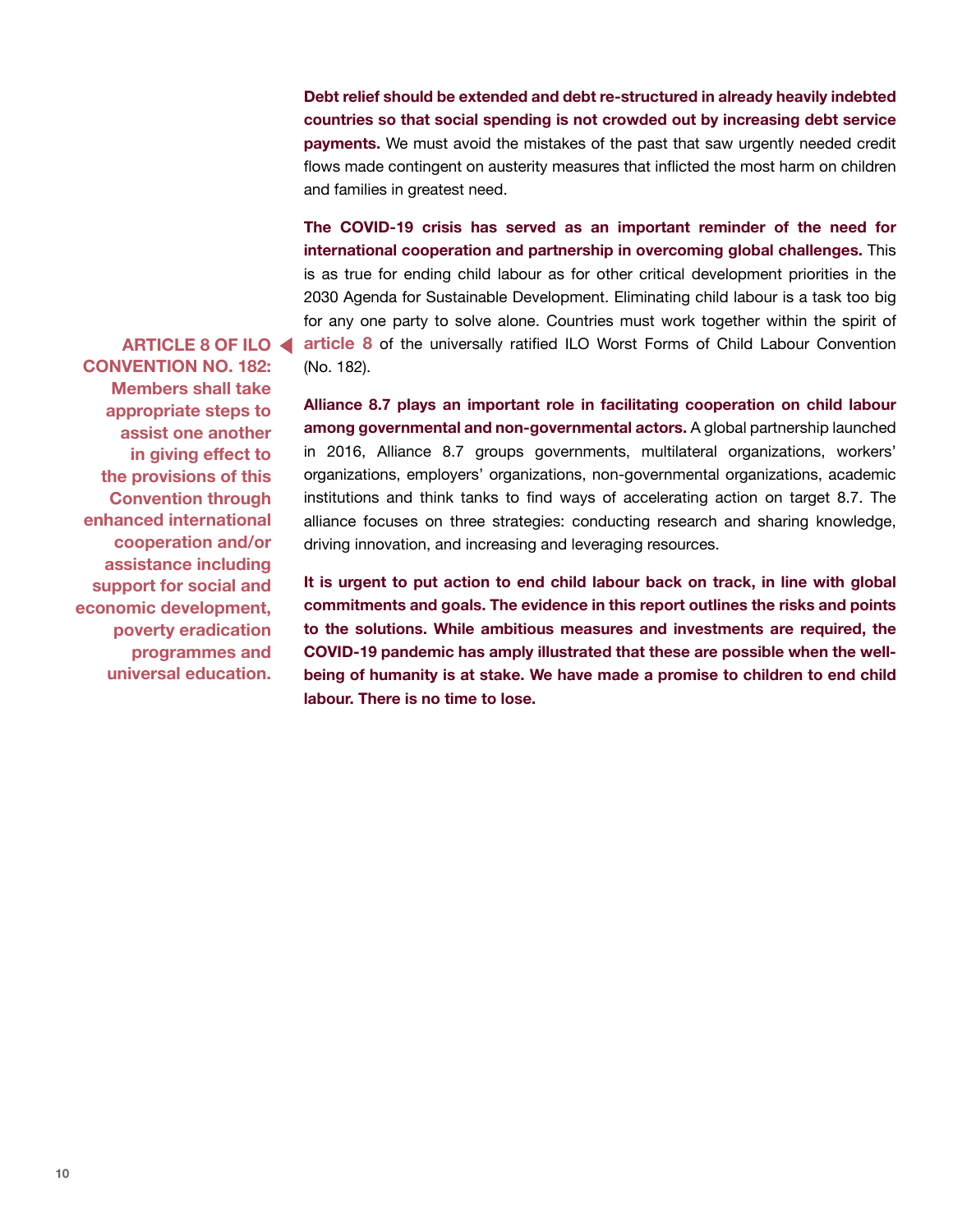#### **CHILD LABOUR AND HAZARDOUS WORK**

|                                    |                                 | Children aged 5 to 17<br>years in child labour |         |               |         | Children aged 5 to 17<br>years in hazardous work |        |               |        |
|------------------------------------|---------------------------------|------------------------------------------------|---------|---------------|---------|--------------------------------------------------|--------|---------------|--------|
|                                    |                                 | 2016                                           |         | 2020          |         | 2016                                             |        | 2020          |        |
|                                    |                                 | $\frac{9}{6}$                                  | No.     | $\frac{9}{6}$ | No.     | $\frac{0}{0}$                                    | No.    | $\frac{0}{0}$ | No.    |
| <b>World total</b>                 |                                 | 9.6                                            | 151,600 | 9.6           | 160,000 | 4.6                                              | 72,500 | 4.7           | 79,000 |
| <b>Sex</b>                         | Girls                           | 8.4                                            | 64,100  | 7.8           | 62,900  | 3.6                                              | 27,800 | 3.6           | 28,800 |
|                                    | <b>Boys</b>                     | 10.7                                           | 87,500  | 11.2          | 97,000  | 5.5                                              | 44,800 | 5.8           | 50,200 |
| Age                                | 5-11 years                      | 8.3                                            | 72,600  | 9.7           | 89,300  | 2.2                                              | 19,000 | 2.8           | 25,900 |
|                                    | $12-14$ years                   | 11.7                                           | 41,900  | 9.3           | 35,600  | 4.6                                              | 16,400 | 4.8           | 18,100 |
|                                    | 15-17 years                     | 10.5                                           | 37,100  | 9.5           | 35,000  | 10.5                                             | 37,100 | 9.5           | 35,000 |
| <b>ILO regions</b>                 | Africa                          | 19.6                                           | 72,100  | 21.6          | 92,200  | 8.6                                              | 31,500 | 9.7           | 41,400 |
|                                    | Sub-Saharan Africa              | 22.4                                           | 70,000  | 23.9          | 86,600  | 9.8                                              | 30,500 | 10.7          | 38,600 |
|                                    | <b>Arab States</b>              | 2.9                                            | 1,200   | 5.8           | 2,400   | 1.5                                              | 600    | 4.5           | 1,900  |
|                                    | Asia and the Pacific            | 7.4                                            | 62,100  | 5.6           | 48,700  | 3.4                                              | 28,500 | 2.6           | 22,200 |
|                                    | Americas                        | 5.3                                            | 10,700  | 4.3           | 8,300   | 3.2                                              | 6,600  | 2.9           | 5,700  |
|                                    | Latin America and the Caribbean | 7.3                                            | 10,500  | 6.0           | 8,200   | 4.4                                              | 6,300  | 4.0           | 5,500  |
|                                    | Europe and Central Asia         | 4.1                                            | 5,500   | 5.7           | 8,300   | 4.0                                              | 5,300  | 5.5           | 7,900  |
| <b>National income</b><br>grouping | Low income                      | 19.4                                           | 65,200  | 26.2          | 65,000  | 8.8                                              | 29,700 | 11.6          | 28,700 |
|                                    | Lower-middle income             | 8.5                                            | 58,200  | 9.0           | 69,700  | 4.9                                              | 33,500 | 4.3           | 33,600 |
|                                    | Upper-middle income             | 6.6                                            | 26,200  | 4.9           | 23,700  | 2.0                                              | 7,800  | 3.2           | 15,300 |
|                                    | High income                     | 1.2                                            | 2,000   | 0.9           | 1,600   | 1.0                                              | 1,600  | 0.8           | 1,500  |

Notes: Numbers are expressed in thousands and have been rounded. Because of the rounding, disaggregated numbers do not always add up to total values.